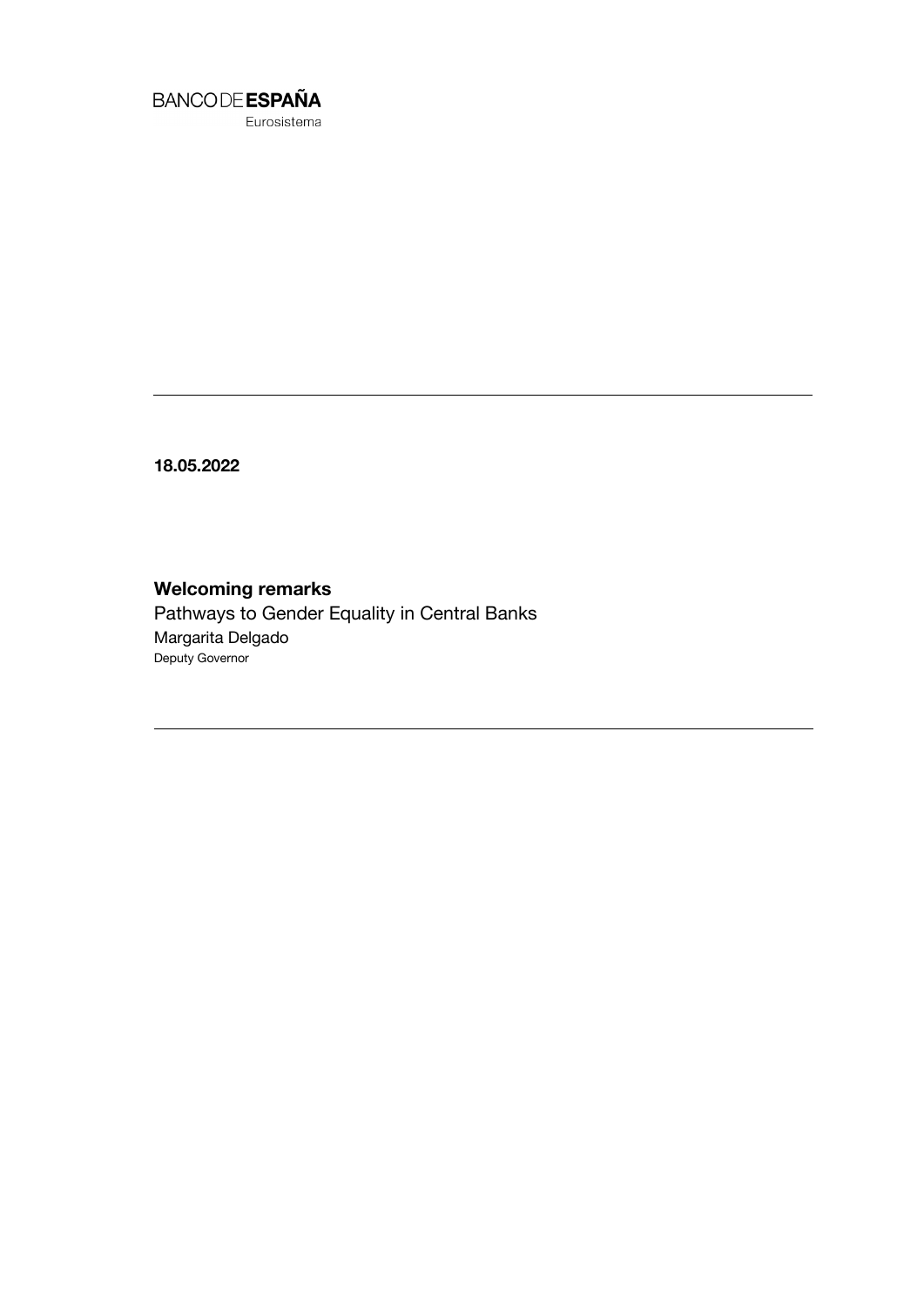Dear ladies and gentlemen,

I feel very honored to participate in the opening of this conference co-organized with the International Economic Association, Banco de la República and Banco de España.

The development of initiatives, such as this one that gives visibility to issues related to gender diversity, are key to finding solutions to the waste of talent that involves not taking this diversity into account, consequently putting economic growth at risk and depriving economies of opportunities to develop.

Ensuring diversity and, in particular, gender balance, must be a priority in our organizations and, with this commitment, we work at the Banco de España, where we have made significant progress in recent years. By the end of 2021, 51% of our total staff were females, and it is noteworthy that, in one decade (since 2012), that proportion has increased in nearly 10 percentage points.

More than 4 years ago, in April 2018, Banco de España joined Bank Al Maghrib, the central bank of Morocco, to organize the first international meeting between international central banks with the aim of studying and fostering female leadership in central banks. In 2019 we expanded the geographical scope of this initiative to the "Montevideo group" made up of the central banks of Colombia (Banco de la República), Mexico, Argentina, Chile, Paraguay and Uruguay.With all these central banks of Latin America and some others which joined Morocco, from the African continent, we organized what was going to be the 3rd meeting of central banks to promote female leadership "Fostering Women's leadership in Central Banking".

Unfortunately, in March 2020 the pandemic broke out and this event had to be cancelled at the very last moment. The work initiated by so many central banks and the questions addressed are not the result of a fad or political ideologies. The matter of female leadership and gender diversity is an economic concern of global importance, which, according to the World Economic Forum, after the pandemic, has suffered a setback with respect to the progress that was previously made: "gender equality is still almost a century away from being achieved with the current rate of change."

For this reason, studies and research such as those which are going to be presented here today and tomorrow assessing the challenges and evaluating the policies that lead us to the path towards gender equality, are of the utmost importance in order to accelerate the necessary change. Several central banks have also included the topics of diversity and inclusion in their research agendas, and the webinar features several good examples of those. Also, all the participants would benefit from getting a view from the Academia on the implications for the Economics of the lack of diversity.

Gender, of course, is one important aspect of diversity, but this webinar also brings together studies from authors affiliated to institutions all over the world. This geographical diversity would enrich the discussion and expand the menu of possible action points.

The conclusions we may reach over the course of these two days will certainly boost the actions to be carried out by our institutions which should be expected to lead by example